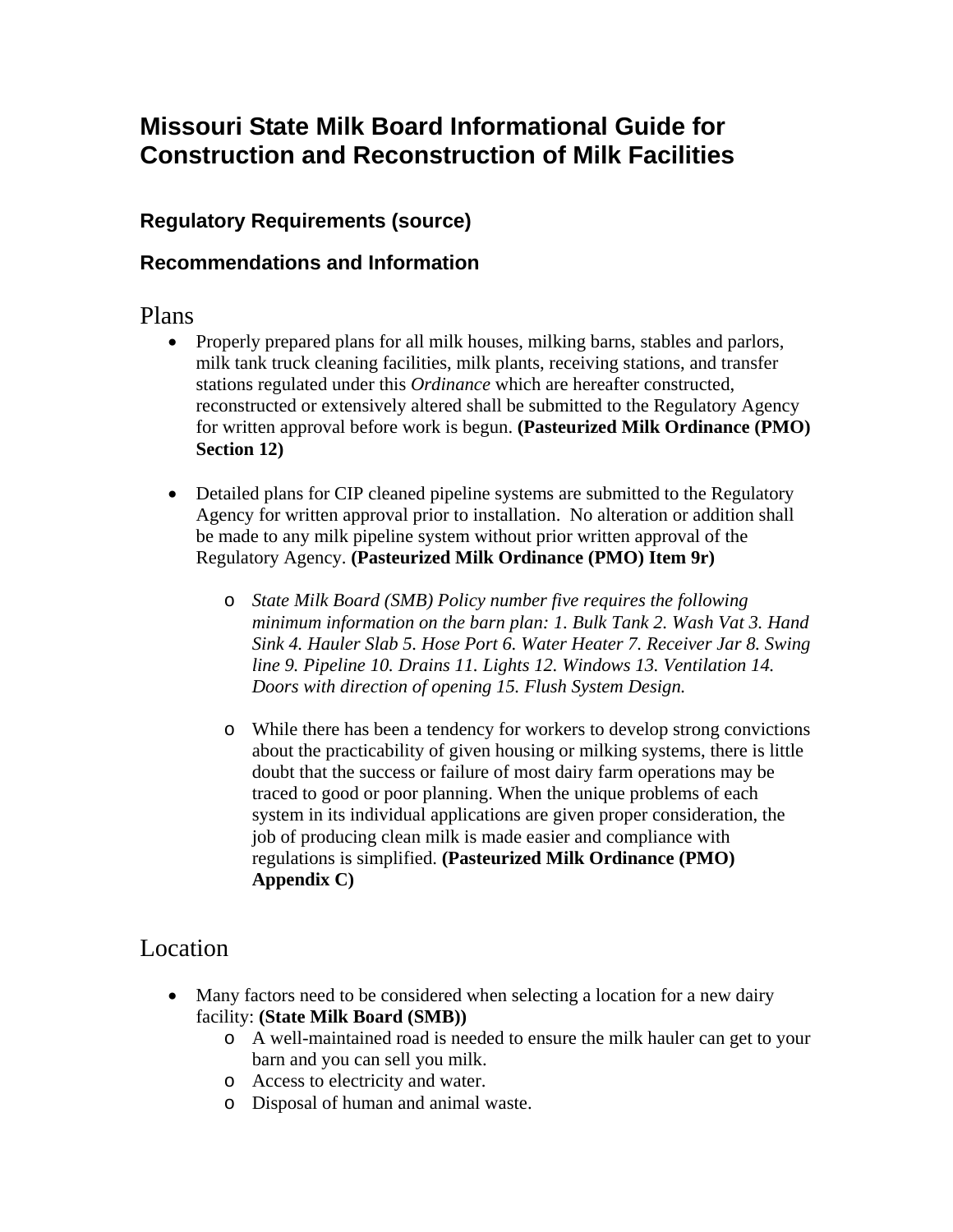- o Adequate drainage.
- o In order to keep the hauler slab clean livestock and domestic foul need to be kept away from the loading area.
- Acceptable site locations are to be discussed/received with field representatives and the regulatory agency prior to construction.

### Water Supply

- The water supply for milk house and milking operations is approved as safe by the State water control authority and, in the case of individual water systems, complies with the specifications outlined in Pasteurized Milk Board (PMO) Appendix D, and the bacteriological standards outlined in Pasteurized Milk Ordinance (PMO) Appendix G. **(Pasteurized Milk Ordinance (PMO) Item 8r)**
- The Missouri Department of Natural Resources, Division of Geology and Land Survey regulates the drilling of well and the reconstruction of wells. (573) 368- 2165. **(State Milk Board (SMB))** 
	- o Water supply is to be 100ft from a source of contamination, 300ft from end-storage.

#### Sewage Systems and Toilets

- There is at least one flush toilet connected to a public sewer system or to an individual sewage-disposal system or a chemical toilet, earth pit privy or other type of privy. Such sewage systems shall be and operated in accordance with the standards outlined in Pasteurized Milk Ordinance (PMO) Appendix C, or when a Regulatory Agency has more effective standards designed specifically for that region, these standards may apply, provided, that there is no mixing of animal and human waste. **(Pasteurized Milk Ordinance (PMO) Item 7r)**
- There are other laws that affect the disposal of human waste, including those promulgated by local health or building code agencies, the Missouri Department of Health (DHSS) (RSMo 701) and the Missouri Department of Natural Resources (DNR) (RSMo 644). Before constructing new or remodeling existing waste disposal systems contact both your local health department and your dairy sanitarian **(State Milk Board (SMB))**
- A toilet or privy is convenient to the milking barn and the milk house**.** There shall be no evidence of human defecations or urination about the premises. **(Pasteurized Milk Ordinance (PMO) Item 7r)**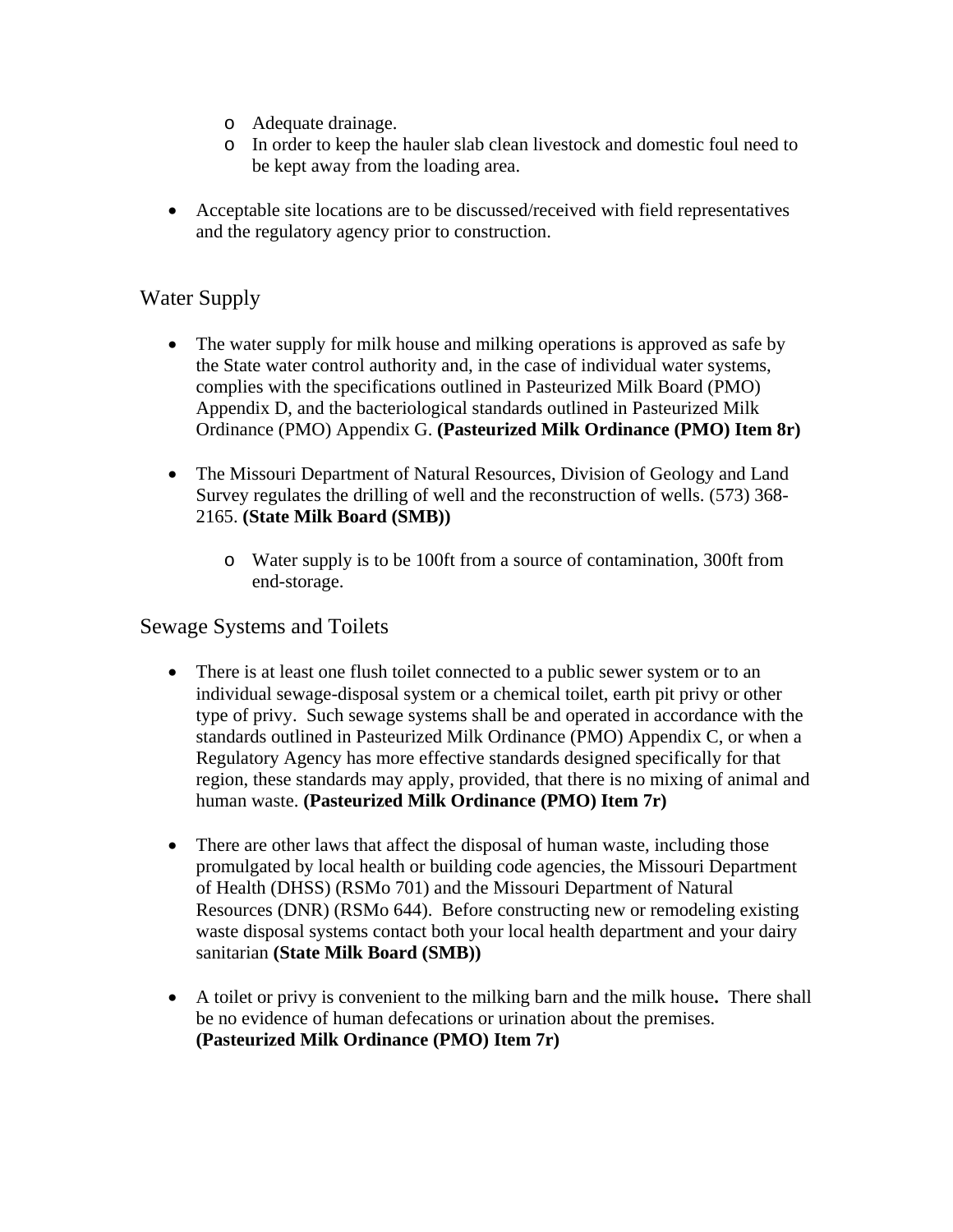- No privy opens directly into the milk room. **(Pasteurized Milk Ordinance (PMO) Item 7r)**
- The toilet room, including all fixtures and facilities, is kept clean and free of insects and odors. **(Pasteurized Milk Ordinance (PMO) Item 7r)**
- Where flush toilets are used, doors to toilet rooms are tight and self-closing. All outer openings in toilet rooms shall be screened or otherwise protected against the entrance of insects**. (Pasteurized Milk Ordinance (PMO) Item 7r)**

#### Milk House General

- A separate milk house of sufficient size is provided for the cooling, handling and storing of milk and the washing, sanitizing and storing of milk containers and utensils. **(Pasteurized Milk Ordinance (PMO) Item 5r)** 
	- o The following distances around the bulk milk tank are recommended **(State Milk Board (SMB))**:
		- 1. Working side: 36 inches from wall or other equipment.
		- 2. Outlet valve: 36 inches from wall or other equipment.
		- 3. Non-working: 24 inches from wall or other equipment.
		- 4. Rear-end (opposite of valve): 24 inches from wall or other equipment.
		- 5. For CIP tanks three and four above may be reduced to 18 inches.
		- 6. Tanks maybe bulk headed with proper protection.
		- 7. The rear of nearly flat-ended bulk tanks may be butted to the wall, if sealed to the wall like a bulk headed tank.
- The milk house is used for no other purpose than milk house operations. **(Pasteurized Milk Ordinance (PMO) Item 5r)**
- A vestibule, if used, complies with the applicable milk house construction requirements. **(Pasteurized Milk Ordinance (PMO) Item 5r)**
- There is no direct opening into any barn, stable or room used for domestic purposes. Except that an opening between the milk house and milking barn, stable, or parlor is permitted when a tight-fitting, self-closing, solid door(s) hinged to be single or double acting is provided. Except that screened vents are permitted in the wall between the milk house and a breezeway, which separates the milk house from the milking parlor, provided animals are not housed within the milking facility. **(Pasteurized Milk Ordinance (PMO) Item 5r)**

Floors and Drains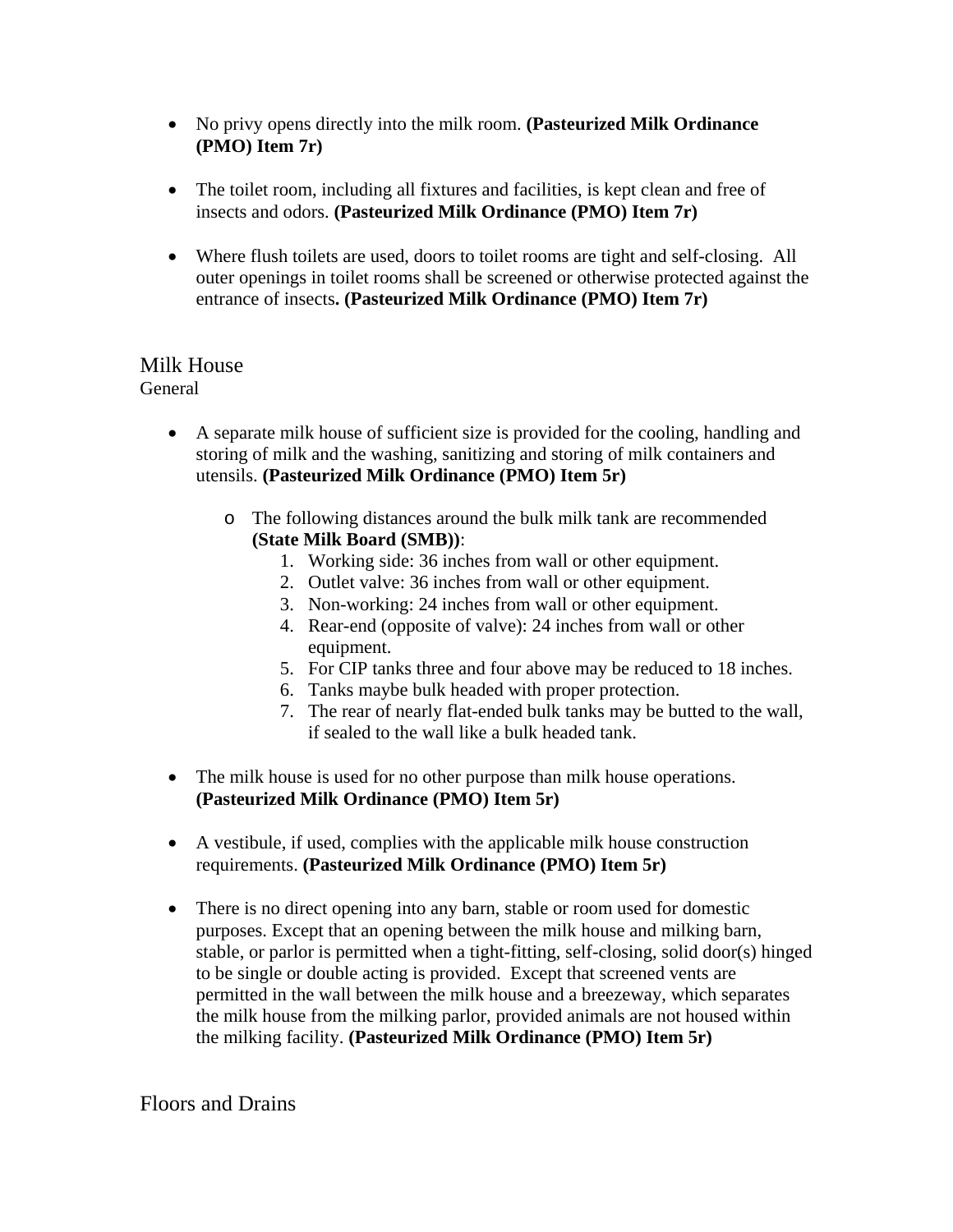- The floors of all milk houses are constructed of good quality concrete (float finish permissible), or equally impervious tile, or brick laid closely with impervious material, or metal surfacing with impervious joints or other material the equivalent of concrete and maintained free of breaks, depressions, and surface peelings. **(Pasteurized Milk Ordinance (PMO) Item 5r)**
- The floor slopes to drain so that there are no pools of standing water. The joints between the floor and the walls shall be watertight. **(Pasteurized Milk Ordinance (PMO) Item 5r)**
- The liquid wastes are disposed of in a sanitary manner. All floor drains are accessible and are trapped if connected to a sanitary sewer. **(Pasteurized Milk Ordinance (PMO) Item 5r)**
	- o Floor drains should not be located under bulk milk tanks unless there is sufficient room for servicing. Floor drains should not be located directly under the outlet of a bulk milk tank. Drains and waste disposal systems should be adequate to drain the volume of water used in rinsing and cleaning. **(Pasteurized Milk Ordinance (PMO) Appendix C)**

# Walls and Ceilings

- Walls and ceilings are constructed of smooth dressed lumber or similar material, well painted with a light-colored washable paint; and are in good repair. Surfaces and joints shall be tight and smooth. Sheet metal, tile, cement block, brick, concrete, cement plaster or similar materials of light color may be used and the surfaces and joints shall be smooth. **(Pasteurized Milk Ordinance (PMO) Item 5r)**
	- o When window sills are sloped or windows set flush with interior walls the accumulation of dust and unwanted miscellaneous items is greatly lessened. **(State Milk Board (SMB))**
	- o Stem walls of block or poured cement eight inches high are encouraged when wooden frame wall construction is used to prevent the rotting of the wooden wall members. **(State Milk Board (SMB))**
- Milk houses are effectively screened or otherwise protected against the entrance of vermin. **(Pasteurized Milk Ordinance (PMO) Item 19r)**
- Outer milk house doors are tight and self-closing. Screen doors shall open outward. **(Pasteurized Milk Ordinance (PMO) Item 19r)**

Lighting and Ventilation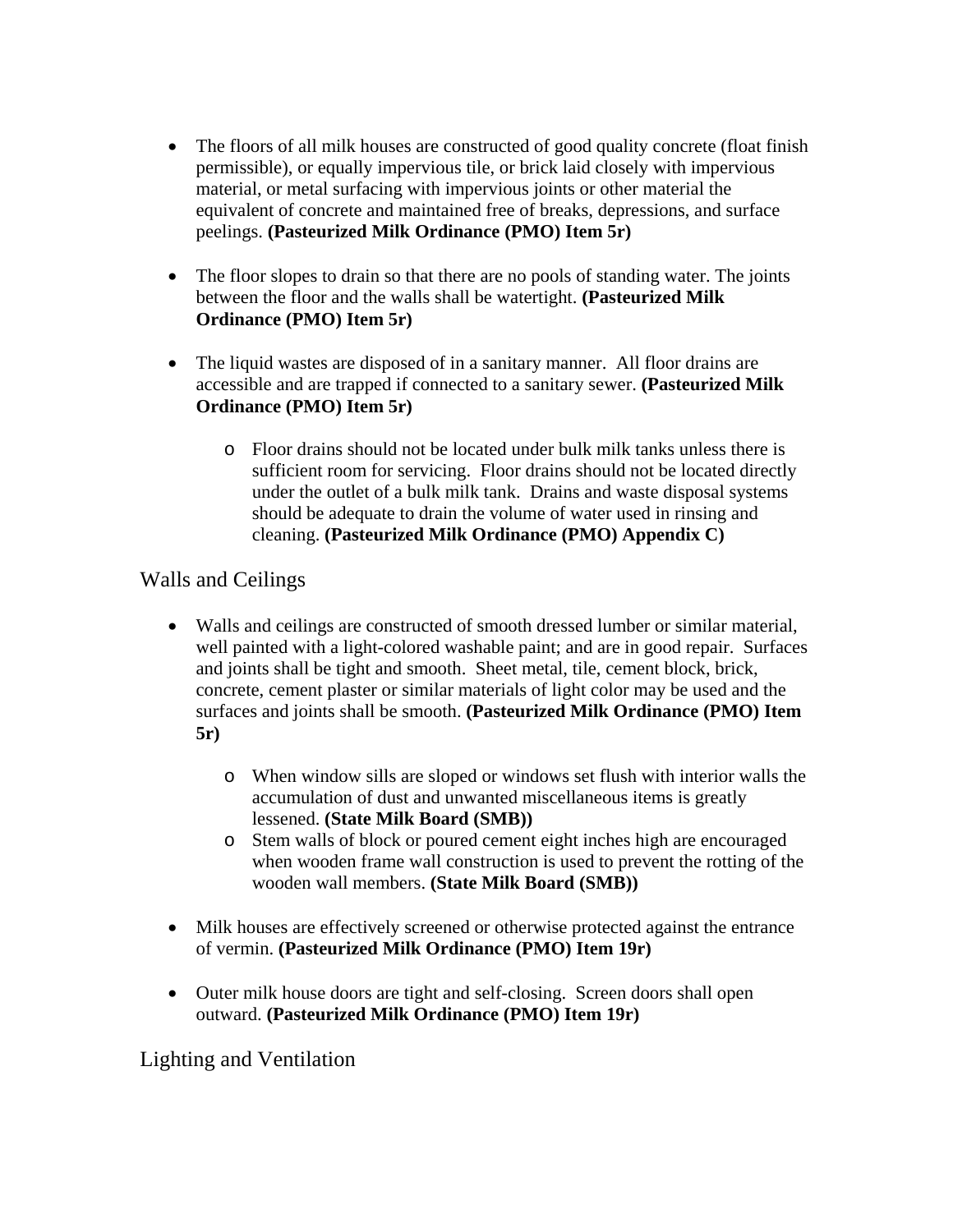- A minimum of 20 foot-candles (220 lux) of light is provided at all working areas from natural and/or artificial light for milk house operations. **(Pasteurized Milk Ordinance (PMO) Item 5r)**
- The milk house is adequately ventilated to minimize condensation on floors, walls, ceilings and clean utensils. **(Pasteurized Milk Ordinance (PMO) Item 5r)** 
	- o Milk rooms should be well ventilated. Proper ventilation not only avoids the obvious disadvantages of condensation on equipment and walls; it also lengthens the useful life of the building and its equipment. The constant need for renewal of painted surfaces, the repair of wooden fixtures and frames and the removal of algae and mold from walls and ceilings of poorly ventilated milk rooms can represent a continuing expense to the operator. **(Pasteurized Milk Ordinance (PMO) Appendix C)**
	- o Forced air ventilation of the milk house on new construction and on existing facilities being brought back into use is recommended. **(State Milk Board (SMB))**
- Vents, if installed, and lighting fixtures are installed in a manner to preclude the contamination of bulk milk tanks or clean utensil storage areas. **(Pasteurized Milk Ordinance (PMO0 Item 5r)**
- Lights shall not be directly over bulk tank openings. **(Pasteurized Milk Ordinance (PMO) interpretation)** 
	- o On new construction there should be no light fixtures installed directly over the wash vat. **(State Milk Board (SMB))**

# Hose Port and Hauler's Slab

• The transfer of milk from a bulk milk tank to a bulk milk pickup tanker is through a hose port located in the milk house wall. The port shall be fitted with a tight door, which shall be in good repair. It shall be kept closed except when the port is in use. An easily cleanable surface shall be constructed under the hose port, adjacent to the outside wall and sufficiently large to protect the milk hose from contamination.

Provided, milk can be transferred from a bulk milk tank to a bulk milk pickup tanker by stubbing the milk transfer and associated CIP cleaned lines outside the milk house wall, provided:

- a. A concrete slab of adequate size, to protect the transfer hose, shall be provided under the stubbed sanitary milk and CIP cleaned lines.
- b. The outside wall of the milk house, where the sanitary piping and concrete slab are located shall be properly maintained and kept in good repair.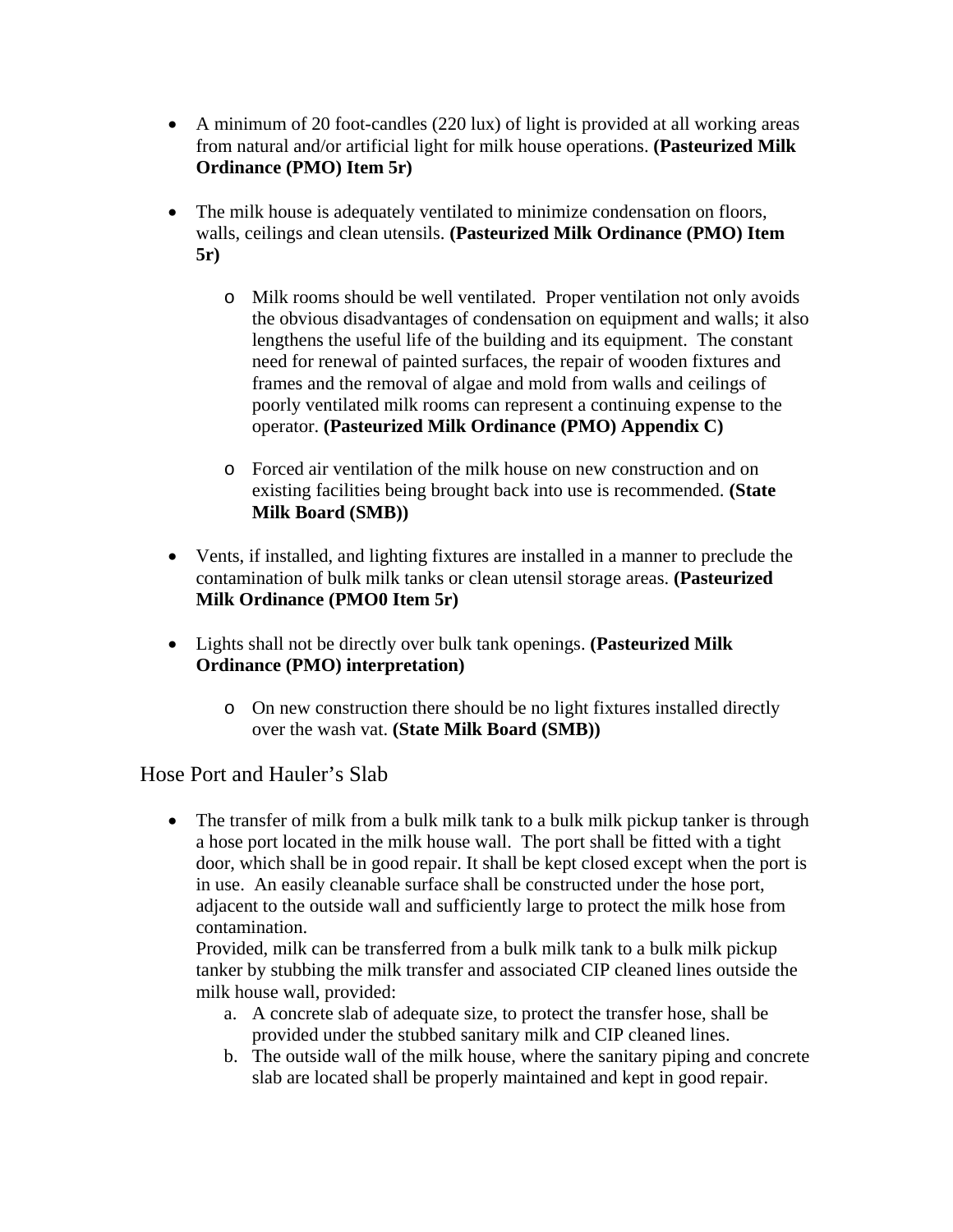- c. The sanitary piping, stubbed outside the milk house, shall be properly sloped to assure complete drainage and the ends of the piping, which are located outside, shall be capped when the transfer hose is disconnected.
- d. After the completion of milk transfer, the milk lines and transfer hose shall be properly CIP cleaned.
- e. After the CIP cleaning process has been completed; the transfer hose shall be disconnected, drained and stored in the milk house. Proper storage of the transfer hose includes capping the ends and storing the entire hose up off the floor. The sanitary piping outside the milk house shall be capped at all times, except when transferring milk or being CIP cleaned. When the caps are not being used, they shall be properly cleaned and sanitized after each use and stored in the milk house to protect them from contamination. A transfer hose manufactured with permanent hose end fittings, attached in such a manner that will assure a crevice-free joint between the hose and the fitting, may be stored outside of the milk house, provided it is CIP cleaned; the stubbed piping and hose length are of sufficient design to allow complete drainage after cleaning and sanitizing; and the hose remains connected to the stubbed piping when not in use.
- f. Means shall be provided to sanitize the milk-contact surfaces of the transfer hose and bulk milk pickup tanker fittings prior to the connection of the transfer hose to the bulk milk pickup tanker.
- g. At all times, the bulk milk pickup tanker manhole openings(s) shall remain closed, except for brief periods for sampling and examination when environmental conditions permit. **(Pasteurized Milk Ordinance (PMO) Item 5r)**
- h. A cement slab with a minimum size of 32 square feet that extends two feet past the hose port is recommended. **(State Milk Board (SMB))**
- o Dairies are allowed to direct loading to the Construction Guidelines in accordance with the Pasteurized Milk Ordinance (PMO) guidelines and guidelines from the surrounding states.

### Cleaning Facilities

- Water under pressure is piped into the milk house. **(Pasteurized Milk Ordinance (PMO) Item 5r)**
- Each milk house is provided with facilities for heating water in sufficient quantity and to such temperatures for the effective cleaning of all equipment and utensils. **(Pasteurized Milk Ordinance (PMO) Item 5r)**
	- o Water heaters should not be placed directly on the floor. **(State Milk Board (SMB))**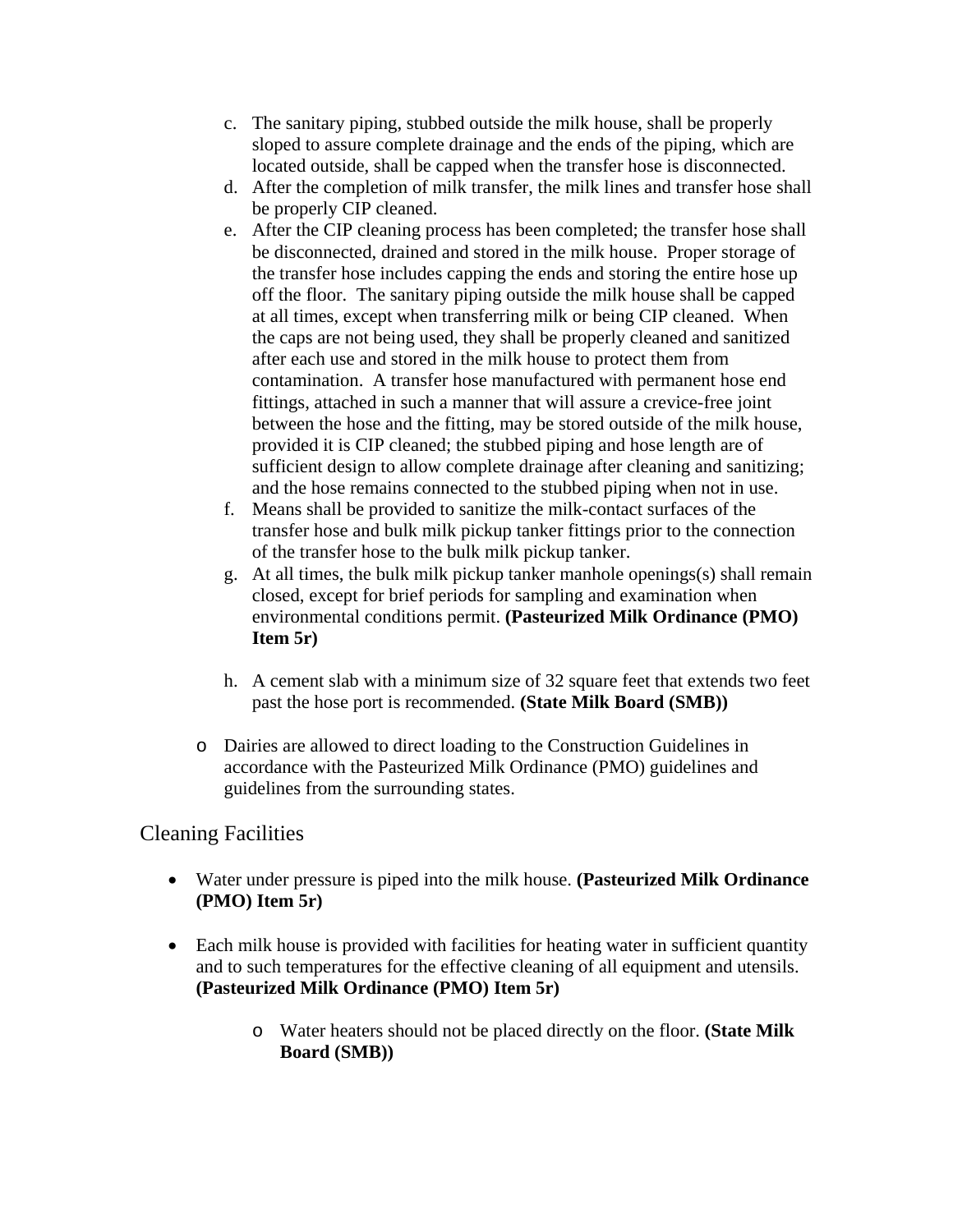- o A minimum water temperature of 160ºF at the beginning of the wash cycle and an ending temperature of 120ºF is recommended. **(State Milk Board (SMB))**
- The milk house is equipped with a wash-and-rinse vat having at least two compartments. Each compartment must be of sufficient size to accommodate the largest utensil or container used. The upright wash vat for milk pipelines and milk machines may be accepted as one part of the two-compartment vat. *Provided,* that the stationary wash station rack, in or on the vat, and the milking machines inflations and appurtenances are completely removed from the vat during the washing, rinsing and/or sanitizing of other utensils and equipment. Where CIP cleaning/recirculated cleaning systems eliminate the need for handwashing of equipment, the presence of the second wash vat compartment may be optional, if so determined by the State Regulatory Agency, on an individual farm basis. **(Pasteurized Milk Ordinance (PMO) Item 5r)**
- Hand-washing facilities are located convenient to the milk house, milking barn, stable, parlor, and flush toilet. **(Pasteurized Milk Ordinance (PMO) Item 16r)**
- Hand-washing facilities include soap or detergent, hot and cold or warm running water, individual sanitary towels and a lavatory fixture. Utensil wash and rinse vats shall not be considered as hand-washing facilities. **(Pasteurized Milk Ordinance (PMO) Item 16r)**
- The hauler shall, after disconnecting the transfer hose and with the outlet valve open, thoroughly rinse the entire inside surface of the tank with warm water. (Pasteurized Milk Ordinance (PMO) Appendix B) The farm shall supply a hose for this purpose.
	- 1. A separate water hose connection for the hauler to use to rinse the bulk milk tank is recommended. **(State Milk Board (SMB))**
	- 2. The great demand for water under pressure in milk room operations has emphasized the importance of protecting plumbing from freezing. Devices which have proved effective include: the insulation of water lines, the use of wrap-around heat tape, infrared lamps, and thermostatically controlled space heaters. **(Pasteurized Milk Ordinance (PMO) Appendix C)**
	- 3. Insulated milk houses make protection against freezing easier and more economical, and offer the additional advantage of greater comfort for the operator. The factor of personal convenience frequently results in better performance by the operator, with subsequent benefits to milk quality. **(Pasteurized Milk Ordinance (PMO) Appendix C)**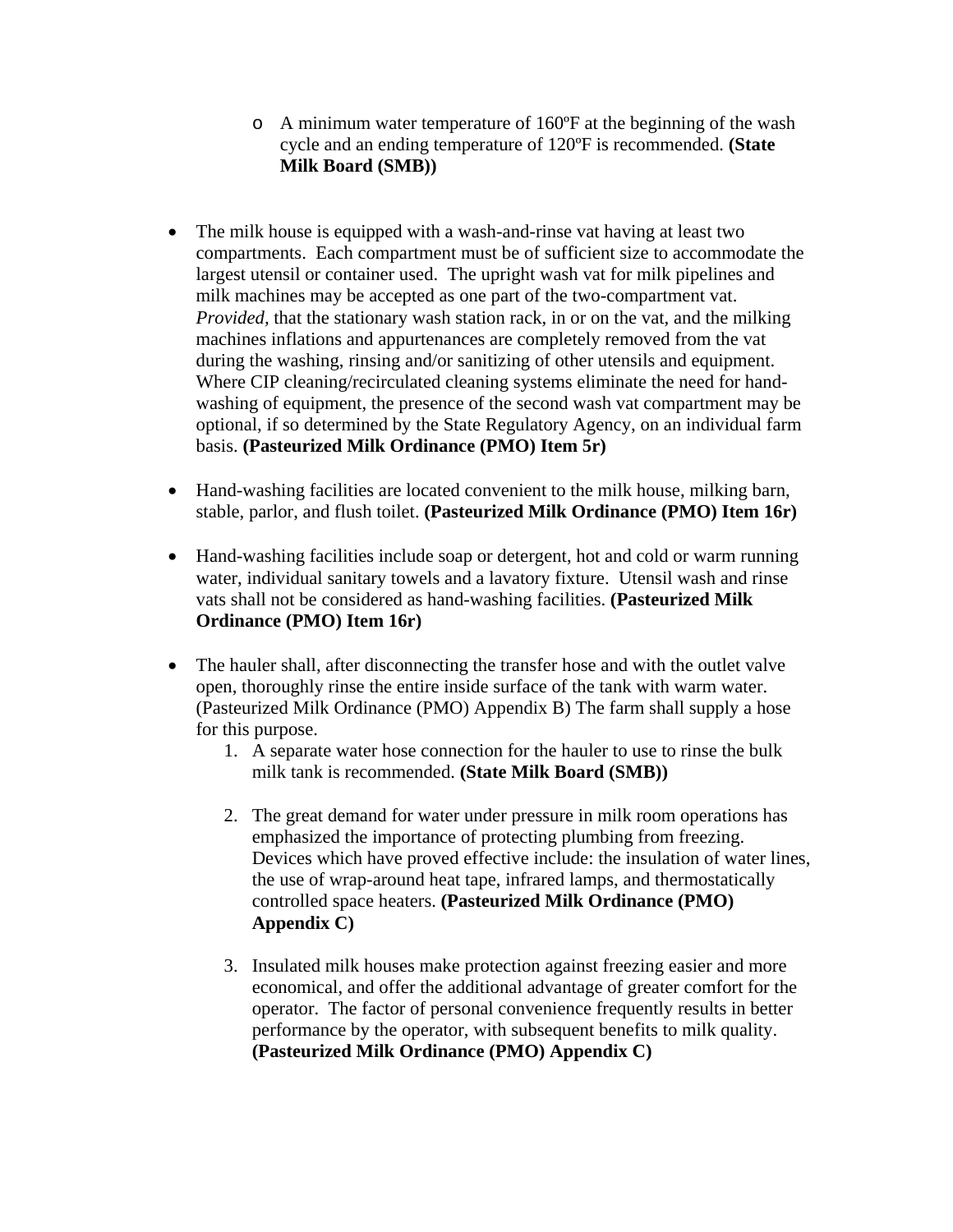- The use of kerosene heaters that are manually filled and/or non-vented are not permitted in the milk house. **(Pasteurized Milk Ordinance (PMO) interpretation)**
- A transportation tank, with or without overhead protection, may be used for the cooling and/or storage of milk on the dairy farm. If a suitable shelter is provided for a transportation truck used for cooling and storing milk, such shelter shall be adjacent to but not a part of the milk house and shall comply with prerequisites of the milk house with respect to construction items: lighting, drainage, insect, and rodent control and general maintenance. **(Pasteurized Milk Ordinance (PMO) Item 5r)**
- When the regulatory agency determines conditions exist whereby the milk tank truck can be adequately protected and sampled without contamination, a shelter need not be provided if the following minimum criteria are met **(Pasteurized Milk Ordinance (PMO) Item 5r):**
	- **1.** The milk hose connection is accessible to, and made from within, the milk house**.** The milk hose connection to the milk tank truck is completely protected from the outside environment at all time. **(Pasteurized Milk Ordinance (PMO) Item 5r)**
	- **2.** To assure continued protection of the milk, the milk tank truck manhole must be sealed after the truck has been cleaned and sanitized. **(Pasteurized Milk Ordinance (PMO) Item 5r)**
	- 3. The milk tank truck shall be washed and sanitized at the permitted milk plant receiving station or transfer station receiving the milk or at a permitted milk tank truck cleaning facility. **(Pasteurized Milk Ordinance (PMO) Item 5r)**
	- **4.** An accurate, accessible temperature recording device shall be installed in the milk line downstream from an effective cooling device which cools the milk to 7ºC (45ºF) or less**.**  Electronic records that comply with the applicable provisions of Appendix H. IV and V, with or without hard copy, may be used in place of temperature-recording records. An indicating thermometer shall be installed as close as possible to the recording device for verification of recording temperatures. This indicating thermometer shall comply with all applicable requirements in Appendix H. This thermometer shall be used t check the temperaturerecording device during the regulatory inspection and the results recorded on the recording records or into the electronic data collection, storage and reporting system. **(Pasteurized Milk Ordinance (PMO) Item 5r)**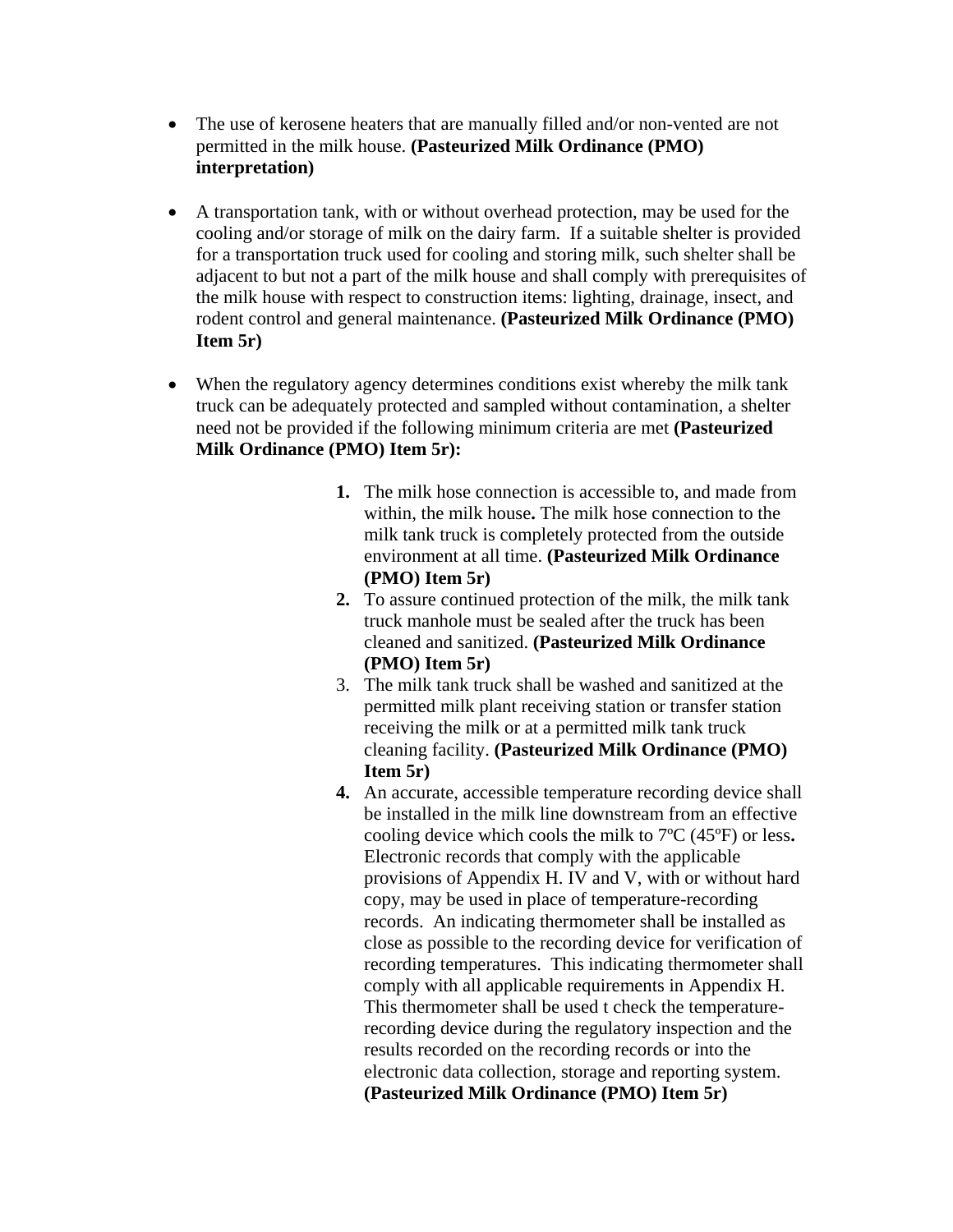- 5. Temperature-recording records shall be maintained on the premises for a period of a minimum of six months and are available for review by the Regulatory Agency. Except that, the electronic storage of required temperature records, with or without hard copy, shall be acceptable, provided the computer and computer generated temperature records are readily available for review by the Regulatory Agency. **(Pasteurized Milk Ordinance (PMO) Item 5r)**
- 6. The milk shall be sampled at the direction of the regulatory agency, in a manner so as to preclude contaminating the milk tank trucks or sample, by a permitted milk sample collector, the milk in the milk tank truck shall be effectively agitated in order to collect a representative sample. **(Pasteurized Milk Ordinance (PMO) Item 5r)**
- 7. The milk tank truck shall be parked on a self-draining concrete or equally impervious surface during filling and storage. **(Pasteurized Milk Ordinance (PMO) Item 5r)**

# Milk Parlor Floors

- Gutters, floors and feed troughs are constructed of good quality concrete or equally impervious material. Floors shall be easily cleaned (brushed surfaces permitted), be graded to drain, maintained in good repair and free of excessive breaks or worn areas that may create pools. **(Pasteurized Milk Ordinance (PMO) Item 2r)**
- Gravity flow manure channels in milking barns, if used, shall be constructed in accordance with the specifications of Appendix C., II. Or acceptable to the Regulatory Agency. **(Pasteurized Milk Ordinance (PMO) Item 2r)**
- Stall barns, when used with gutter grates over manure storage pits, are designed and constructed in accordance with the specifications of Appendix C., IV. Or acceptable to the Regulatory Agency. **(Pasteurized Milk Ordinance (PMO) Item 2r)**
	- o A grate and hopper-type or gutter drain is recommended behind cows during milking. A splash guard and manure trough should be provided behind each row of cows in parallel milking barns.

# Walls and Ceilings

• Walls and ceilings are finished with wood, tile, smooth-surfaced concrete, cement plaster, brick or other equivalent materials with light colored surfaces. Walls, partitions, doors, shelves, windows, and ceilings shall be kept in good repair, and surfaces shall be refinished whenever wear or discoloration is evident.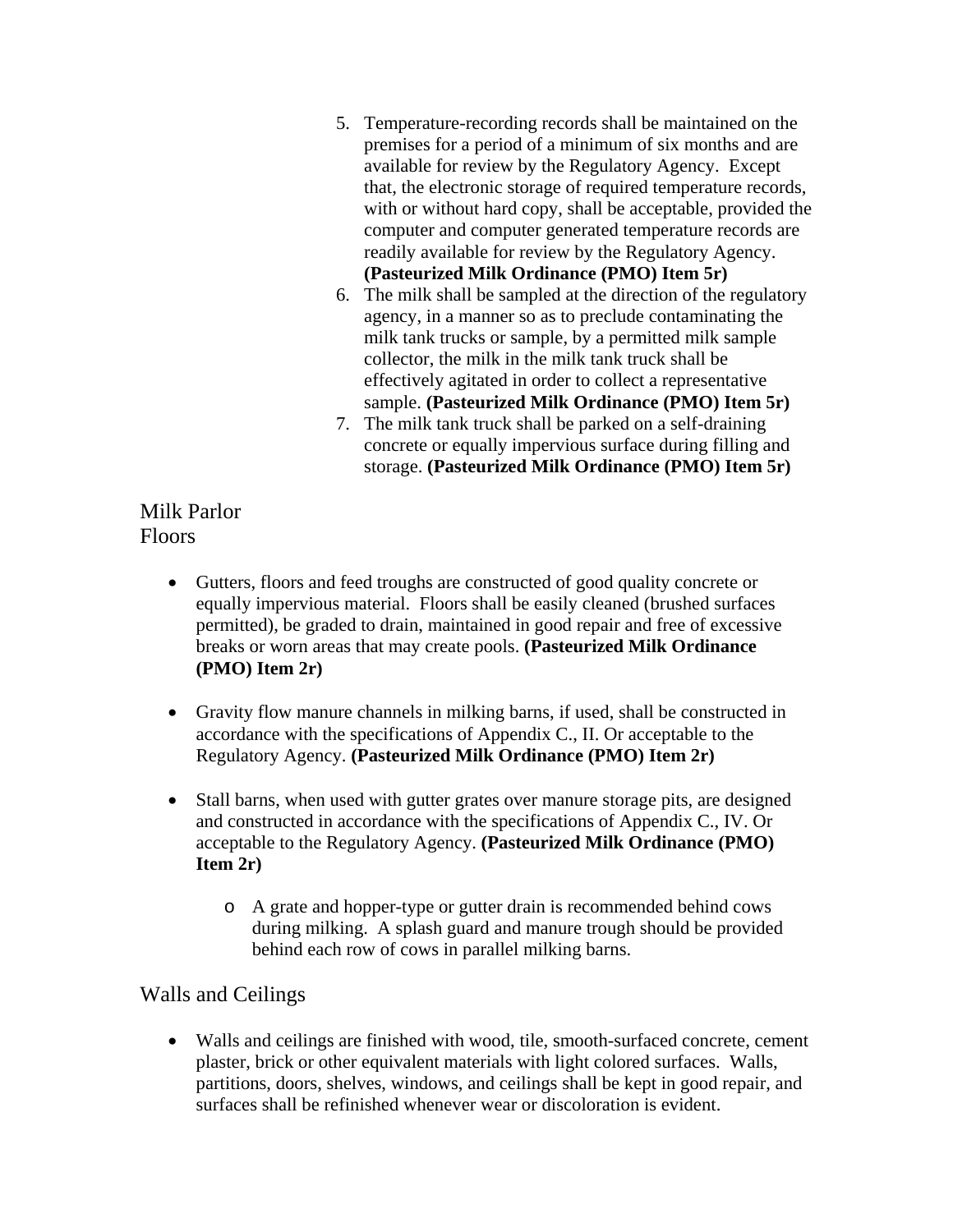#### **(Pasteurized Milk Ordinance (PMO) Item 2r)**

- Whenever feed is stored overhead, ceilings shall be constructed to prevent the sifting of chaff and dust into the milking barn, stable or parlor. If a hay opening is provided from a loft that is open into the milking portion of the barn, such openings shall be provided with a dust-tight door which shall be kept closed during milking operations. **(Pasteurized Milk Ordinance (PMO) Item 2r)**
- A dust-tight partition, provided with doors that are kept closed except when in actual use, shall separate the milking portion of the barn from any feed room or silo in which feed is ground or mixed, or in which sweet feed is stored. **(Pasteurized Milk Ordinance (PMO) Item 2r)**
- When conditions warrant, the regulatory agency may approve a barn without four walls extending from floor to roof, or a shed-type barn provided the requirement of Item 3r, prohibiting animals and fowl from entering the barn is satisfied. **(Pasteurized Milk Ordinance (PMO) Item 2r)**

### Lighting and Ventilation

- The milking barn is provided with natural and/or artificial light to insure that all surfaces and particularly the working areas will be plainly visible. The equivalent of at least 10 foot-candles (110 lux) of light in all working areas shall be provided. **(Pasteurized Milk Ordinance (PMO) Item 2r)**
- Air circulation is sufficient minimize odors to prevent condensation upon walls and ceilings. **(Pasteurized Milk Ordinance (PMO) Item 2r)**

### Water and Heat

• Hot and cold running water plumbed to the parlor for cleaning, along with adequate heat in the milk parlor to prevent the freezing of water lines is recommended. **(Pasteurized Milk Ordinance (PMO0 Appendix C)**

### Pipelines and Milking Equipment

- All multi-use containers, equipment and utensils, which are exposed to milk or milk products, or from which liquids may drip, drain, or be drawn into milk or milk products, are made of smooth impervious, nonabsorbent, safe materials of the following types **(Pasteurized Milk Ordinance (PMO) Item 9r):**
	- o A. Stainless steel of the ANSI (American Iron and Steel Institute)300 series; or
	- o B. Equally corrosion-resistant, non toxic metal; or
	- o C. Heat-resistant glass; or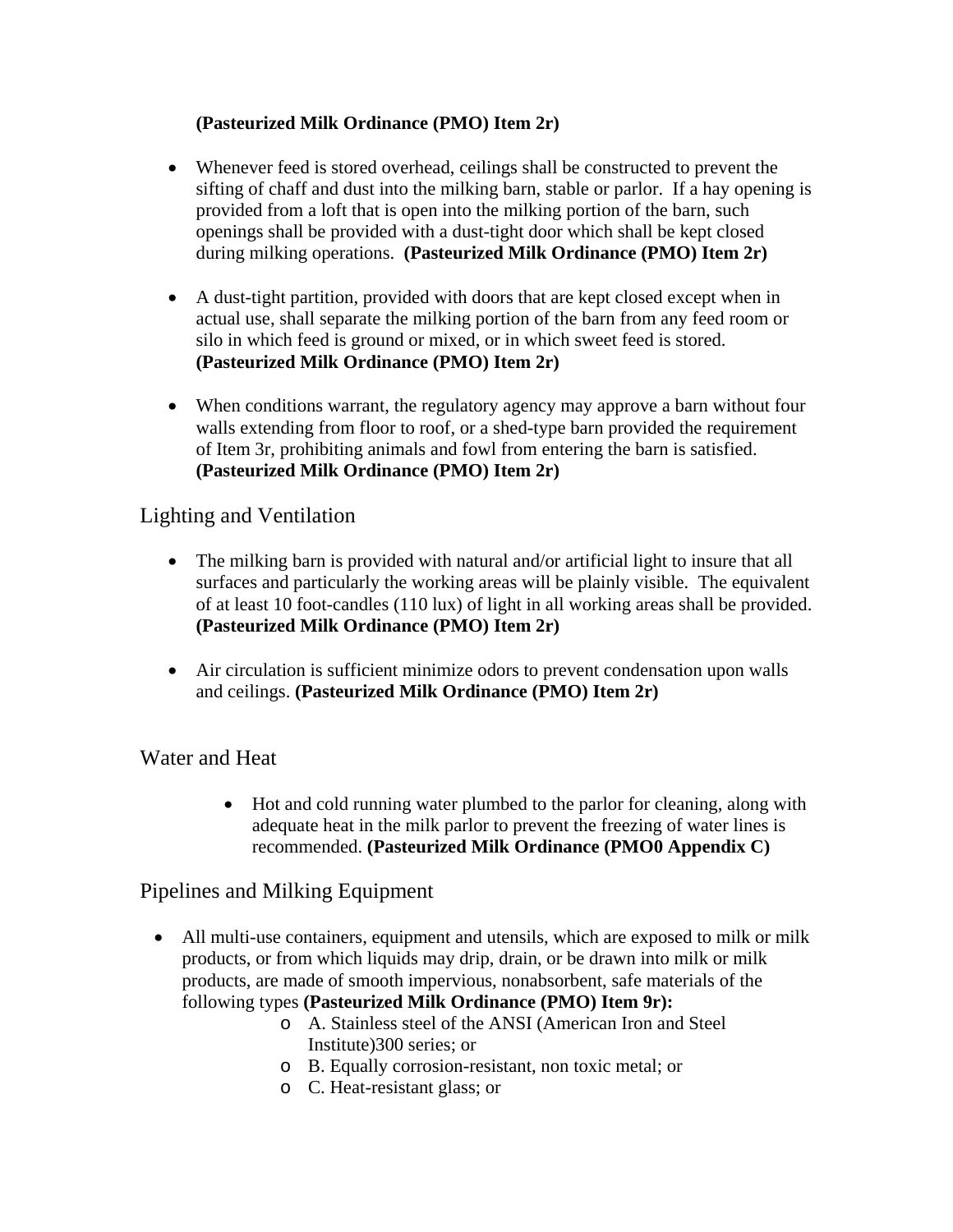- o D. Plastic or rubber and rubber-like materials which are relatively inert, resistant to scratching, scoring, decomposition, crazing, chipping and distortion, under normal use conditions; are nontoxic, fat resistant, relatively nonabsorbent, relatively insoluble, do not release component chemicals or impart flavor or odor to the product; and which maintain their original properties under repeated use conditions. **(Pasteurized Milk Ordinance (PMO) Item 9r.)**
- All containers, equipment, and utensils are free of breaks and corrosion. **(Pasteurized Milk Ordinance (PMO) Item 9r)**
- All joints in such containers, equipment and utensils are smooth and free from pits, cracks or inclusions. **(Pasteurized Milk Ordinance (PMO) Item 9r)**
- CIP cleaned milk pipelines and return-solution lines are self-draining. If gaskets are used, they shall be self-positioning and of material meeting specifications described in d. above, and shall be of such design, finish and application as to form a smooth, flush, interior surface. If gaskets are not used, all fittings shall have self-positioning faces designed to form a smooth, flush, interior surface. All interior surfaces of welded joints in pipelines shall be smooth and free of pits, cracks, and inclusions. **(Pasteurized Milk Ordinance (PMO) Item 9r)**
- Strainers, if used, are of perforated metal design, or so constructed as to utilize single-service strainer media. **(Pasteurized Milk Ordinance (PMO) Item 9r)**
- All milking machines, including heads, milk claws; milk tubing and other milk contact surfaces can be easily cleaned and inspected. Pipelines, milking equipment and appurtenances which require a screwdriver or special tool shall be considered easily accessible for inspection, providing the necessary tools are available at the milk house. Milking systems shall not have components incorporated in the return solution lines, which by design do not comply with the criteria for product-contact surfaces. Some examples of these are:
	- Ball type plastic valves;
	- Plastic tees with barbed ridges to better grip the plastic or rubber hoses; and
	- The use of PVC water type piping for return solution lines. **(Pasteurized Milk Ordinance (PMO) Item 9r)**
- Farm holdings/cooling tanks, welded sanitary piping and transportation tanks comply with the applicable requirements of Items 10p and 11p of PMO. **(Pasteurized Milk Ordinance (PMO) Item 9r)**

Manure and Barn Waste Disposal